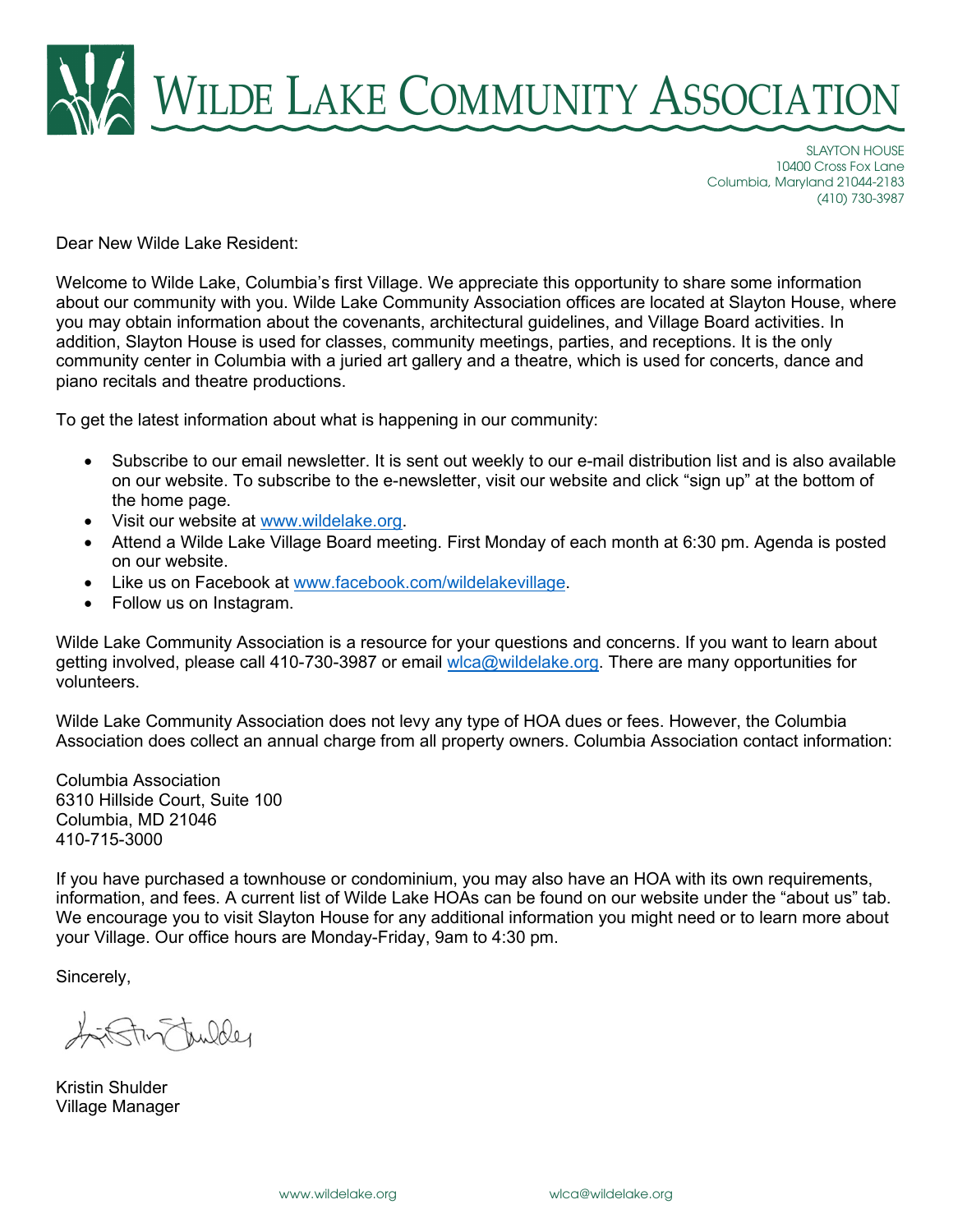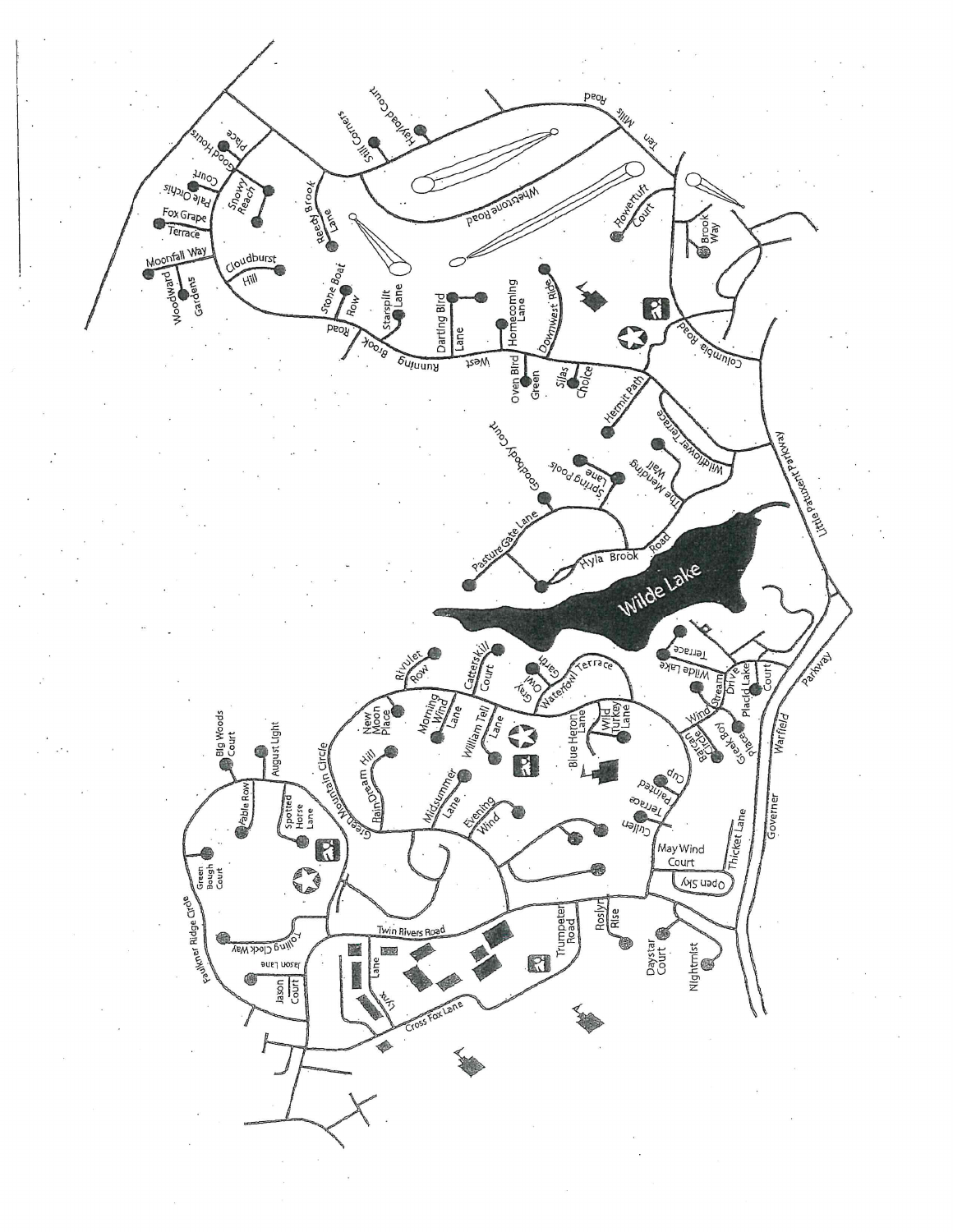## **WILDE LAKE COMMUNITY ASSOCIATION FY2023 Approved BUDGET**

| <b>REVENUES</b>                     | FY2023 Budget |
|-------------------------------------|---------------|
| CA Annual Charge Share              | \$354,206     |
| Lease & Rentals                     | \$164,400     |
| <b>Tuition &amp; Enrollment</b>     | \$13,500      |
| Interest                            | \$120         |
| <b>Special Events</b>               | \$850         |
| Misc.                               | \$0           |
| <b>Total Revenues</b>               | \$533,076     |
|                                     |               |
| <b>EXPENSES</b>                     |               |
| <b>Staff Salaries</b>               | \$315,300     |
| Technical/Janitorial Salaries       | \$14,100      |
| <b>Contract Labor</b>               | \$9,930       |
| <b>Payroll Benefits &amp; Taxes</b> | \$59,000      |
| Janitorial Expense                  | \$20,430      |
| Fees                                | \$10,365      |
| <b>Operating Expense</b>            | \$11,100      |
| <b>Business Expense</b>             | \$925         |
| Insurance                           | \$7,130       |
| Advertising                         | \$550         |
| Newsletter                          | \$3,700       |
| Donations                           | \$2,500       |
| <b>Special Events</b>               | \$11,600      |
| <b>Taxes</b>                        | \$375         |
| <b>Utilities</b>                    | \$33,075      |
| Repairs & Maintenance               | \$23,800      |
| <b>Furniture &amp; Fixtures</b>     | \$1,000       |
| Misc.                               | \$0           |
| Depreciation                        | \$9,000       |
| <b>Total Expenses</b>               | \$533,880     |